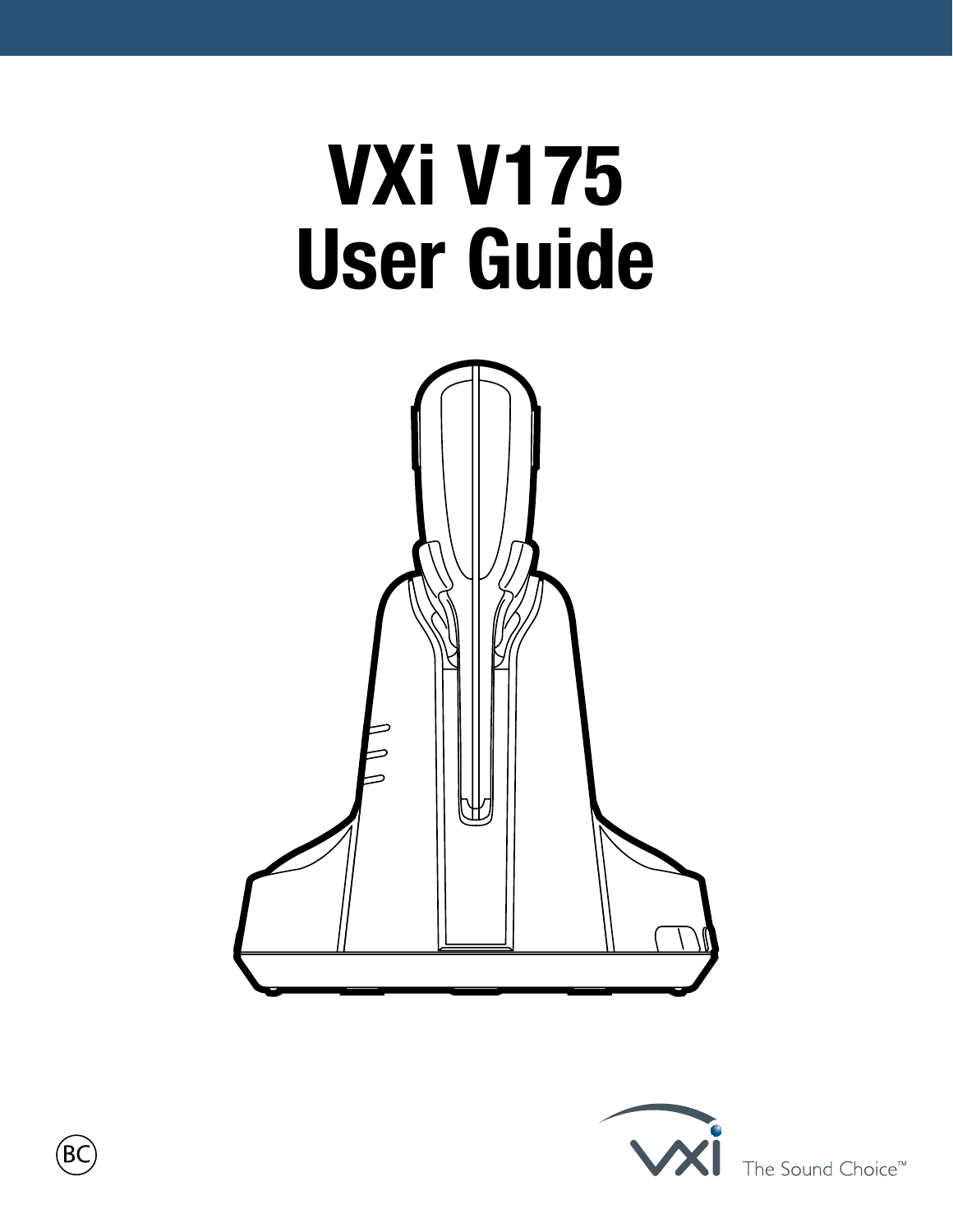# TABLE OF CONTENTS

| • V175 Headset Features<br>• V175 Base Features                                                                                                                                                                             |
|-----------------------------------------------------------------------------------------------------------------------------------------------------------------------------------------------------------------------------|
|                                                                                                                                                                                                                             |
|                                                                                                                                                                                                                             |
|                                                                                                                                                                                                                             |
|                                                                                                                                                                                                                             |
|                                                                                                                                                                                                                             |
| • Changing Wearing Styles<br>• Headset Positioning                                                                                                                                                                          |
| • Connect Power to Base<br>• Install Battery and Charge Headset<br>• Connect and Configure Phone<br>- Office Phone<br>- Office Phone with EHS<br>- Office Phone with L50 Lifter<br>- Analog (Home) Phone<br>• Position Base |
| • Place a Call<br>• Answer a Call<br>$\bullet$ End a Call<br>• Mute a Call<br>• Reject a Call (Desk Phone)<br>• Answer a Second Incoming Call                                                                               |
| • Place a Call<br>• Answer a Call<br>• End a Call<br>• Mute a Call<br>• Answer a Second Incoming Call<br>• Switching a Call Between Headset and Handset                                                                     |
| • Identifying Registered and Unregistered Headsets<br>• Registering a Headset to the Base<br>• Deregistering/Unpairing a Headset from the Base<br>• Using Two Headsets on One Base                                          |
|                                                                                                                                                                                                                             |
|                                                                                                                                                                                                                             |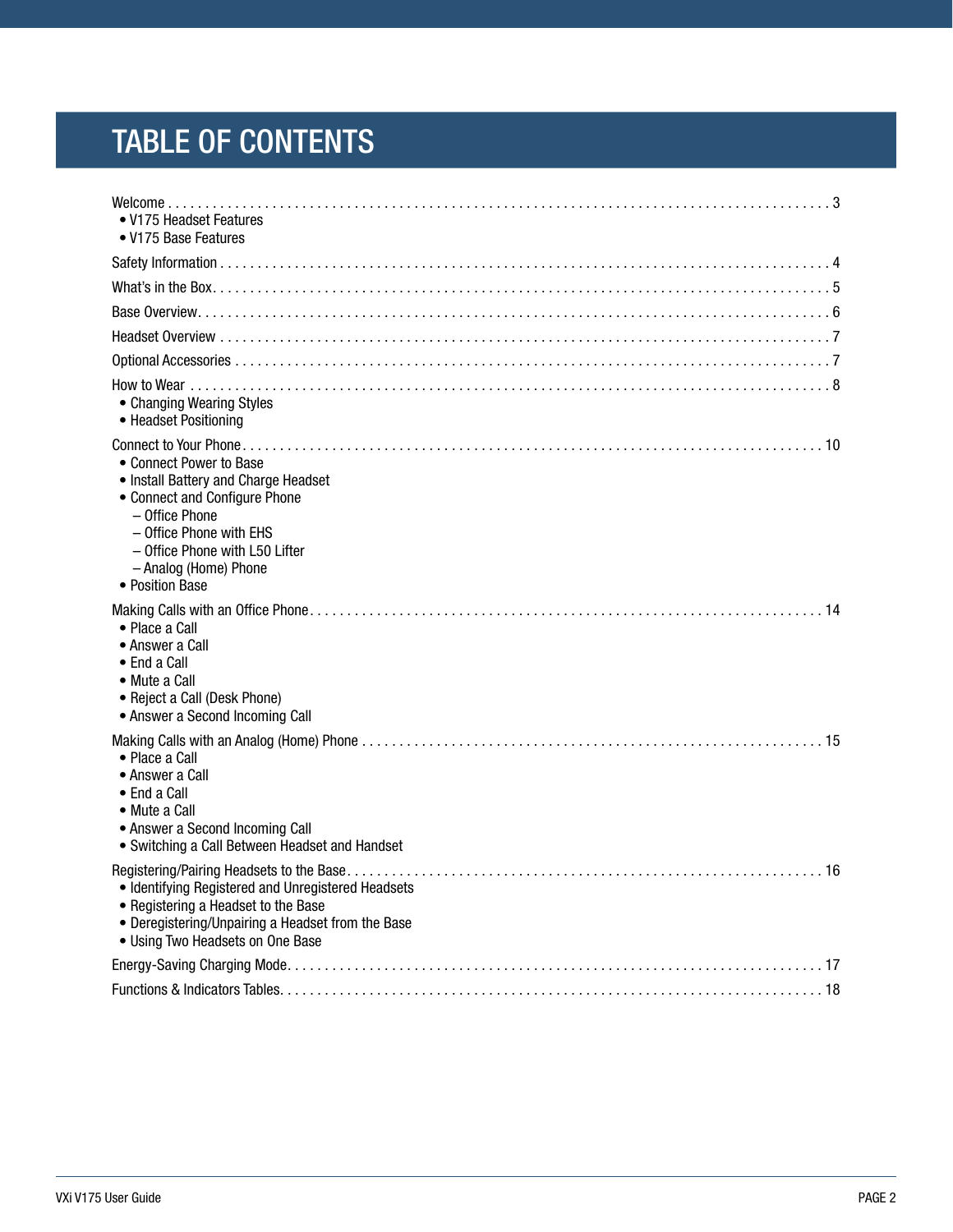# <span id="page-2-0"></span>**WELCOME**

Congratulations on purchasing your new VXi office wireless product. This guide contains instructions for setting up and using your VXi V175 Wireless Headset System.

#### **V175 Headset Features**

- Advanced noise-canceling microphone
- Choice of wearing styles: headband, ear hook or neckband
- 300+ feet of wireless range
- 10 hours of talk time

#### **V175 Base Features**

- Headset docking/charging cradle
- Connects to desk phone
- Supports remote answering accessories (VEHS and L50)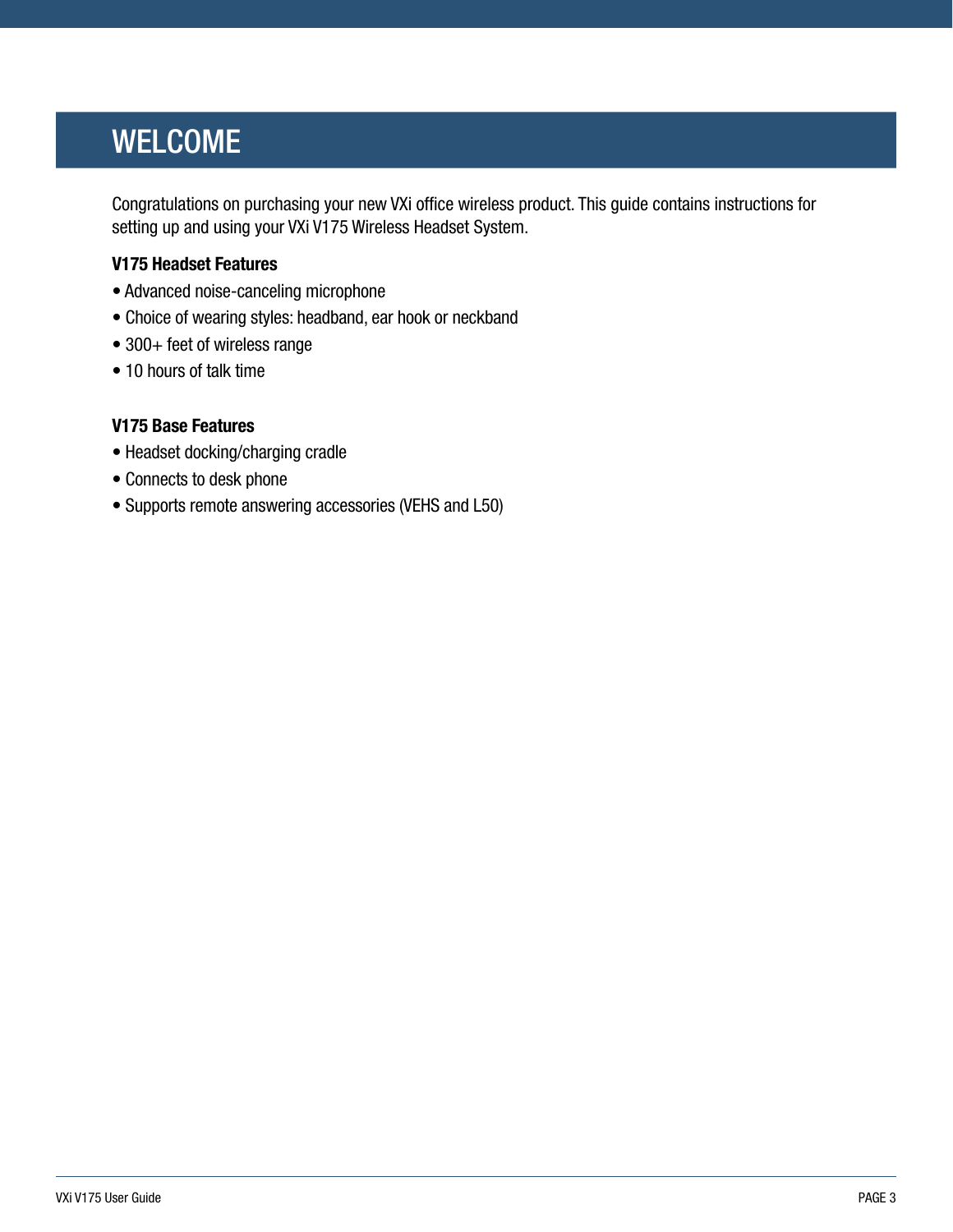# <span id="page-3-0"></span>SAFETY INFORMATION

*IMPORTANT SAFETY NOTE: Prolonged exposure to high volume levels can damage your hearing. To avoid injury, set the volume to the lowest comfortable level. If you experience ringing in your ears, or voices sound muffled, stop using the headset. Avoid turning up the volume to block noisy surroundings. It's possible for your ears to adapt to volume that is too high, and this could result in permanent hearing damage without any noticeable discomfort.*

- Plastic bags and small parts may cause choking if ingested. Keep them away from small children and pets.
- Use only the power adapter included with this product.
- Do not immerse any part of this product in water.
- Unplug product from the wall outlet before cleaning.
- Clean your headset with a slightly damp cloth as required. Dampen the cloth with only water or a mild soap and apply only on plastic parts. Do not use liquid cleaners or aerosol cleaners.
- This product contains a replaceable lithium-ion rechargeable battery. Use only the supplied rechargeable battery. When replacing, use the VXi replacement battery.
- Dispose of batteries in a safe manner. Do not burn or puncture which could release caustic material and cause injury. Do not dispose of battery in a fire. The cells may explode. Check with local codes for disposal instructions.
- Avoid temperatures exceeding 140° F (will cause equipment failure).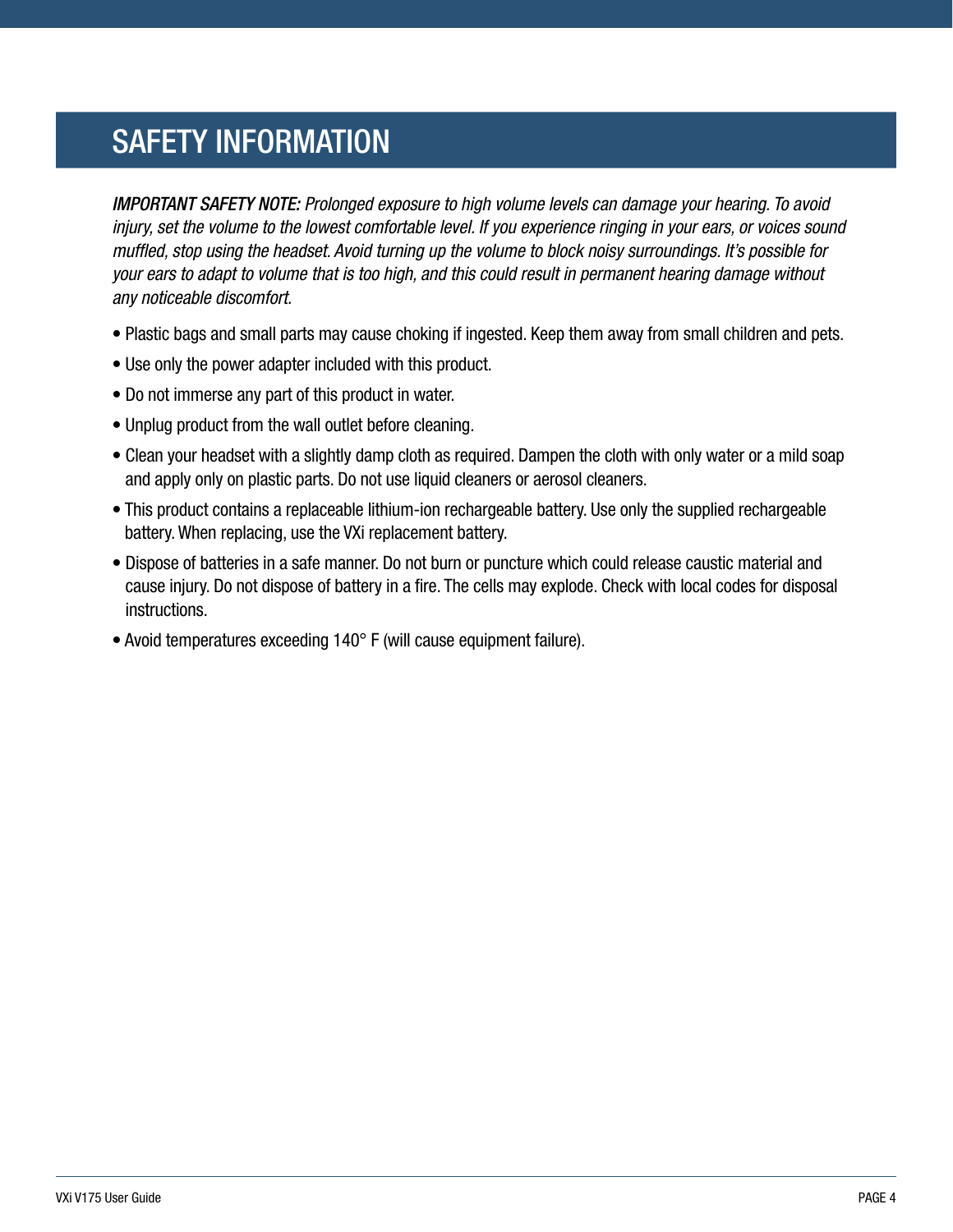# <span id="page-4-0"></span>WHAT'S IN THE BOX?

- **1.** Base
- **2.** Headset
- **3.** Power Supply
- **4.** Phone and Analog Connection Cables
- **5.** Headset Battery and Battery Door
- **6.** Wearing Accessories
	- Headband
	- Neckband
	- Ear Hook

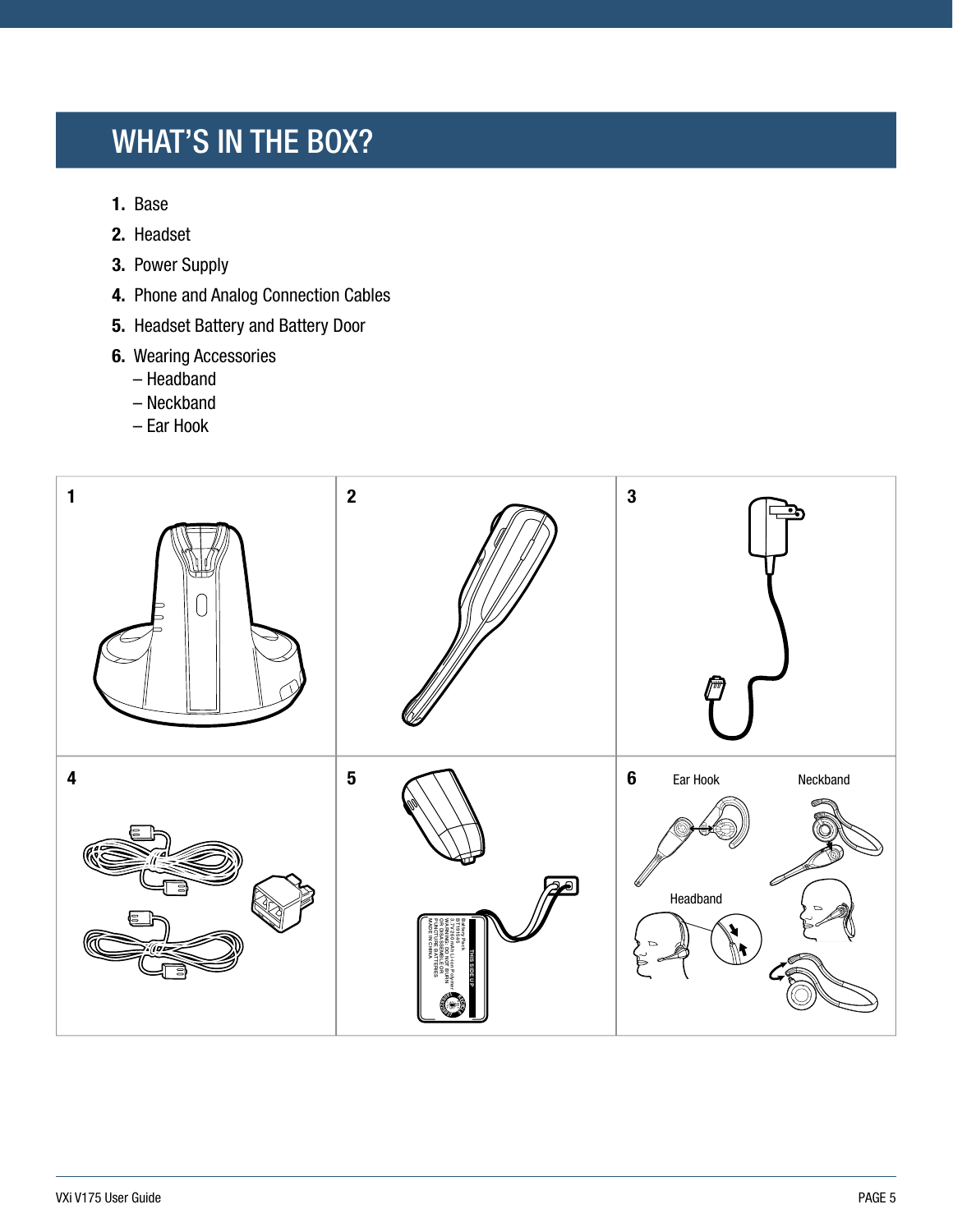# <span id="page-5-0"></span>BASE OVERVIEW

#### **Front**

- A. Headset Docking/Charging Cradle
- B. Mode 1 LED
- C. Mode 2 LED
- D. Mute LED
- E. Pairing Button









#### **Back**

- A. EHS/Lifter Port
- B. Power Port
- C. Analog Telephone Port
- D. Base Jack Port
- E. Handset Port

### **Left Side**

A. Phone Compatibility Switch

### **Right Side**

- A. Headset Microphone Level Adjustment Buttons
- B. Mode Button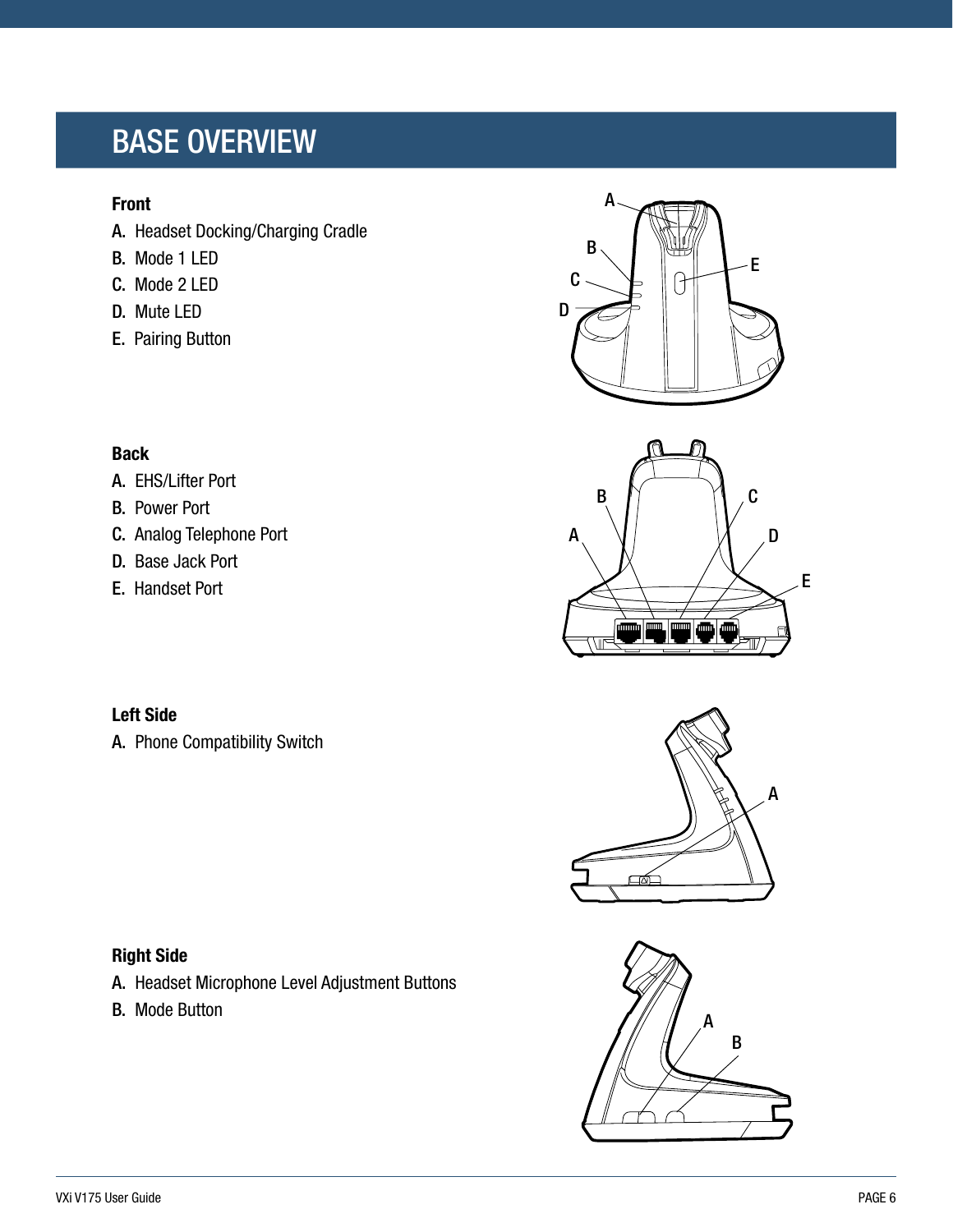# <span id="page-6-0"></span>HEADSET OVERVIEW

- A. Mute
- B. Call Control On/Off
- C. Volume  $+$  / -
- D. Earpiece
- E. Battery Cover
- F. Headset Charging Contacts
- G. Microphone



# <span id="page-6-1"></span>OPTIONAL ACCESSORIES

#### **Replacement Wearing Styles Kit**

#### **Replacement Headset Battery**

#### **Replacement Headset**

**VEHS Electronic Hook Switch (EHS)** – Electronically takes your desk phone off hook. Enables remote call answer/end with your headset. See [www.vxicorp.com/VEHS](http://www.vxicorp.com/VEHS) for VEHS variants and supported phones.

**L50 Lifter** – Automatically depresses/releases the handset hook switch of your desk phone. Enables remote call answer/end with your headset.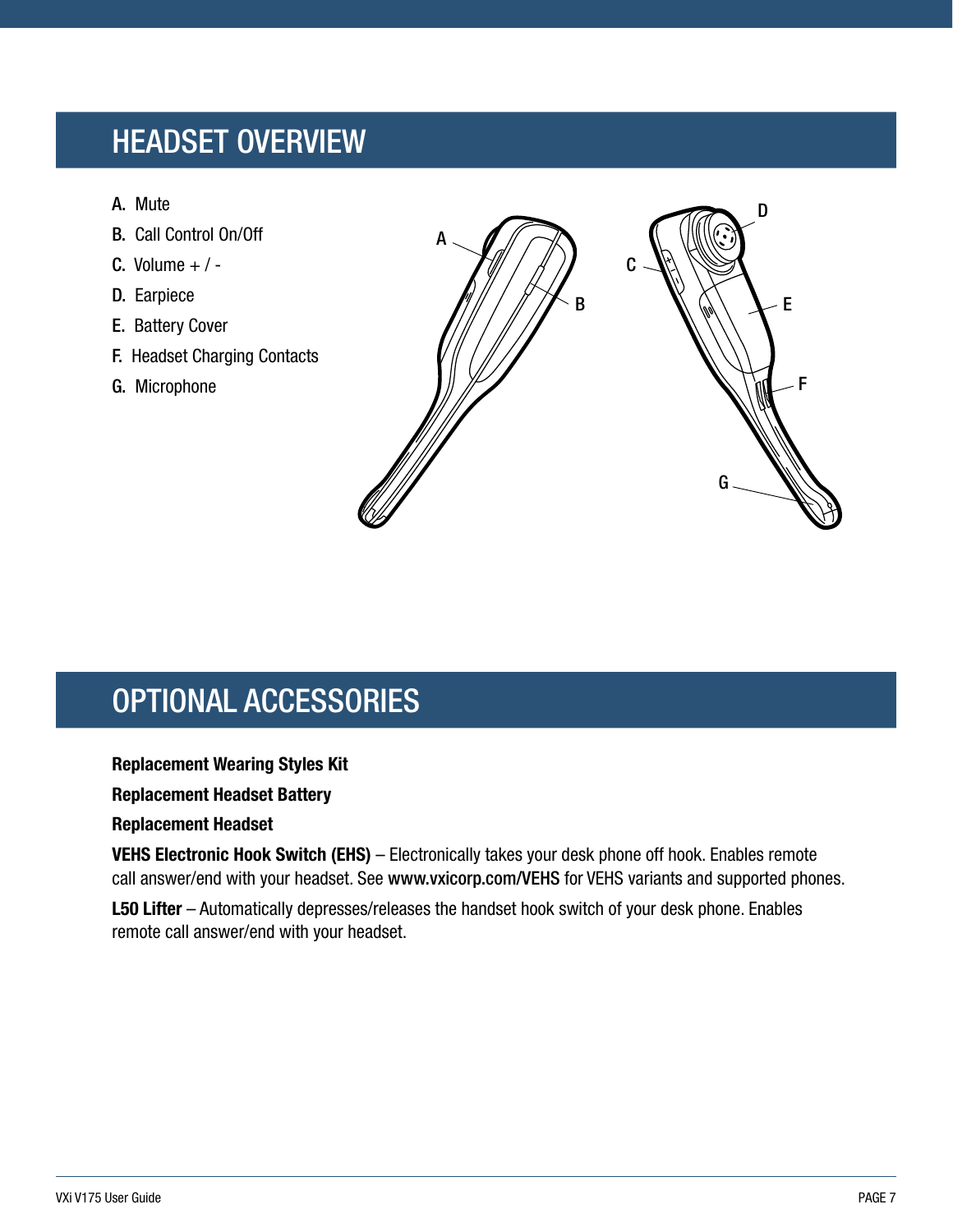# <span id="page-7-0"></span>HOW TO WEAR

### **Changing Wearing Styles**

The V175 office wireless headset comes with a choice of wearing styles:

#### **Ear Hook**

- A. Choose the ear bud that fits your ear most comfortably.
- B. Place the ear bud over the post on the ear hook.
- C. To attach the ear hook, place it over the earpiece and gently press it into place.
- D. Loop the ear hook over the ear and rotate the headset so the microphone is angled toward the mouth.



#### **Headband**

- A. Position the headset earpiece over the headband ring and press until it clicks into place.
- B. Angle the headset so the microphone boom points toward the corner of the mouth.
- C. Slide the headband in or out to adjust fit.

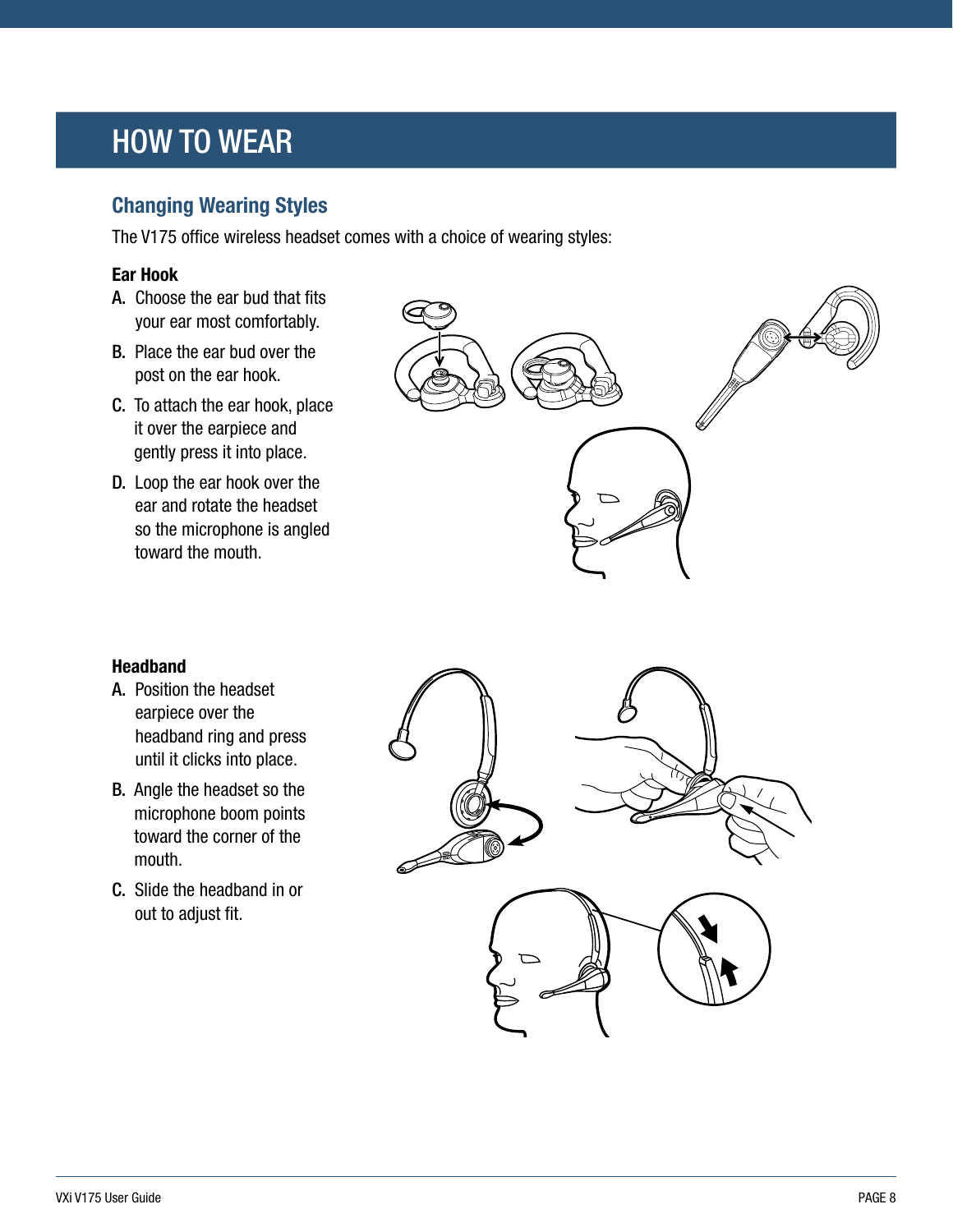# HOW TO WEAR (continued)

#### **Neckband**

- A. Position the headset earpiece over the neckband ring and press until it clicks into place.
- B. To wear, position the neckband around the back of the neck and over both ears. Angle the microphone boom toward the corner of the mouth.
- C. To switch neckband wearing sides, remove the headset from the neckband, and then remove the ring from the neckband arm. Insert the ring post into the bottom hole of the other neckband arm until it clicks into place.

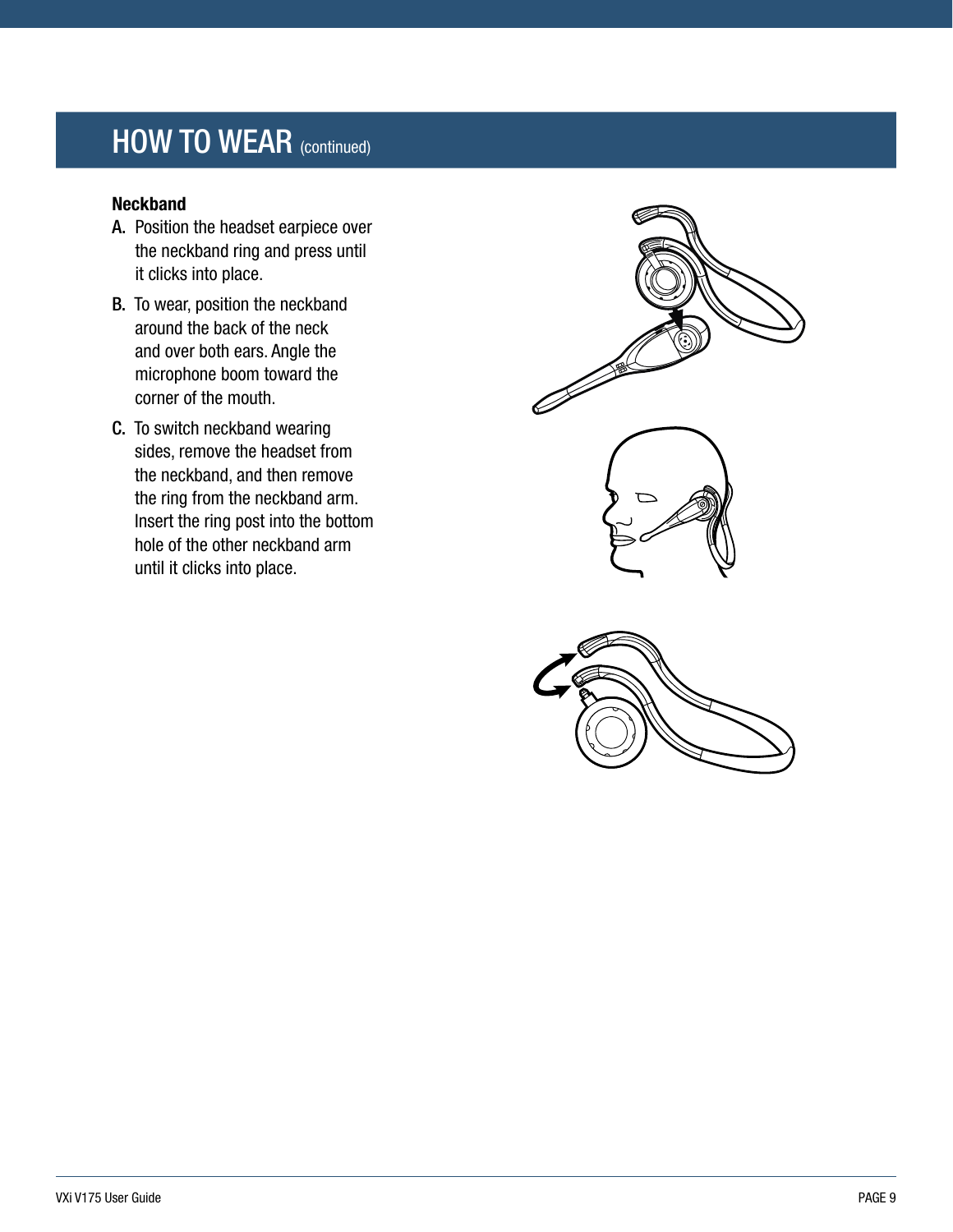# <span id="page-9-0"></span>CONNECT TO YOUR PHONE

### **Connect Power to Base**

- A. Remove the panel from the bottom of the base.
- B. Connect the power adapter cable into the base power port (green dot) and plug the power adapter into an electrical socket.





## **Install Battery and Charge Headset**

- A. Remove the battery cover from the headset.
- B. Insert the battery into position with the label "THIS SIDE UP" facing up.
- C. Connect the battery lead to the headset.
- D. Replace the battery cover and place the headset in the charging cradle. The LED on the headset will be red when charging and will change to blue when the headset is fully charged.

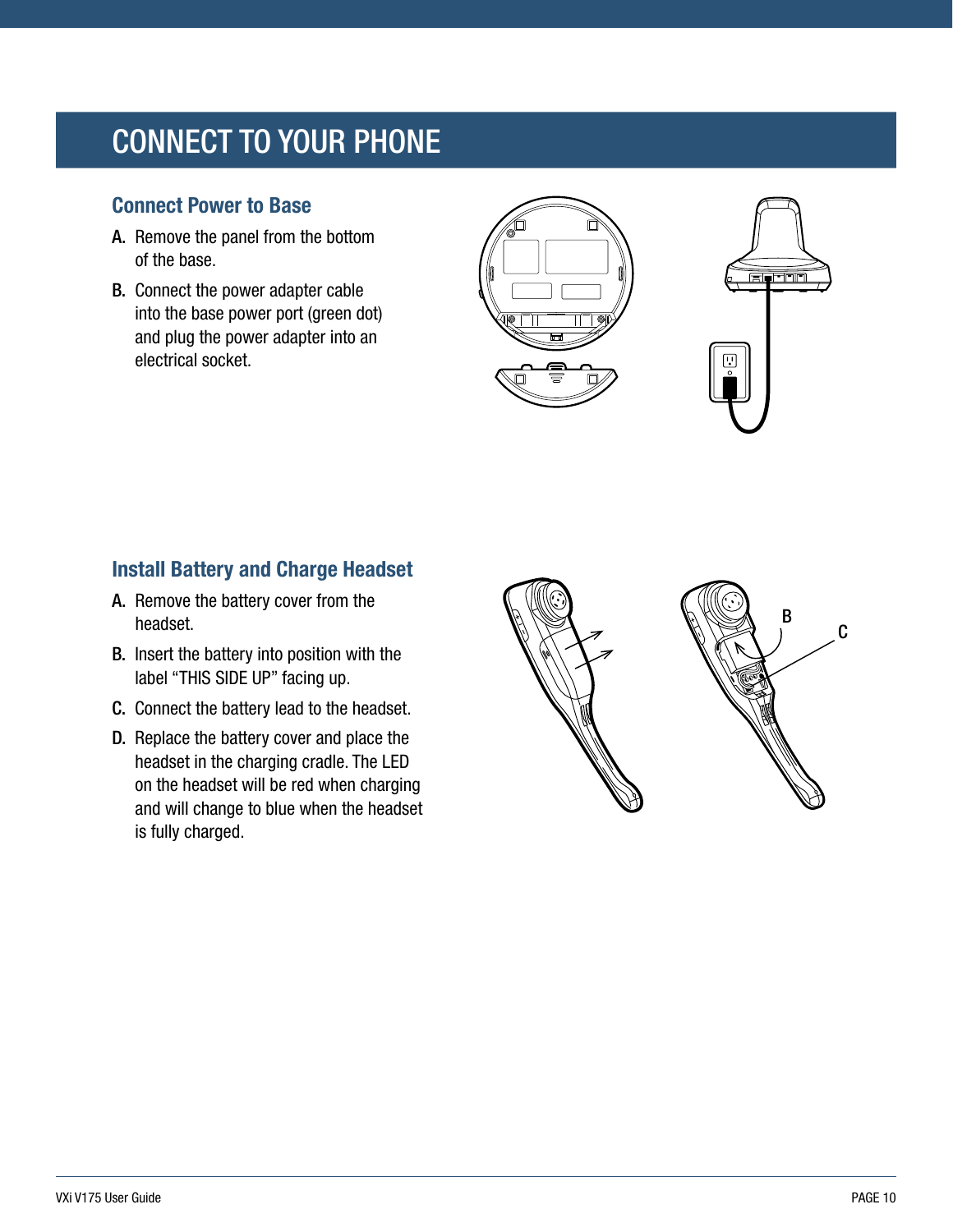# CONNECT TO YOUR PHONE (continued)

### **Connect and Configure Phone**

There are four options for setting up the V175 with your phone. Select the best option for your situation:

- Office Phone (standard)
- Office Phone with EHS (sold separately)
- Office Phone with L50 Lifter (sold separately)
- Analog (Home) Phone

#### **Office Phone (standard)**

- 1. Remove the panel from the bottom of the base.
- 2. Connect the base jack cable (orange flag) to the base jack port (orange dot) on the base and the other end to the headset port of the phone. If you do not have a headset port, you will need to use the handset port.
- 3. Check Configuration and Make a Test Call:
	- Set your desk phone volume to mid-range.
	- Make sure the base shows the green Mode 2 LED is lit to indicate the mode is set for office phone use. If the red Mode 1 LED is lit, press the mode button on the side of the base to change to the correct mode.
	- Check that the phone compatibility switch on the side of the base is correct for your phone. Most phone makes use setting D (default), but many Cisco phones will use setting A.



- Open the headset line on your desk phone, or remove the handset from the cradle if you are connected to the handset port.
- While wearing the headset, press the call control button on the headset.
- If you do not hear a dial tone (or tones) when pressing the dial pad buttons, try the other base compatibility switch settings until you do.
- Dial a test call from the desk phone.
	- You can fine-tune the earpiece volume using the headset volume buttons.
	- If additional microphone gain (speaking volume) is needed, or if you hear your voice echo in the earpiece (excessive side tone), you can adjust this with the microphone volume buttons on the side of the base.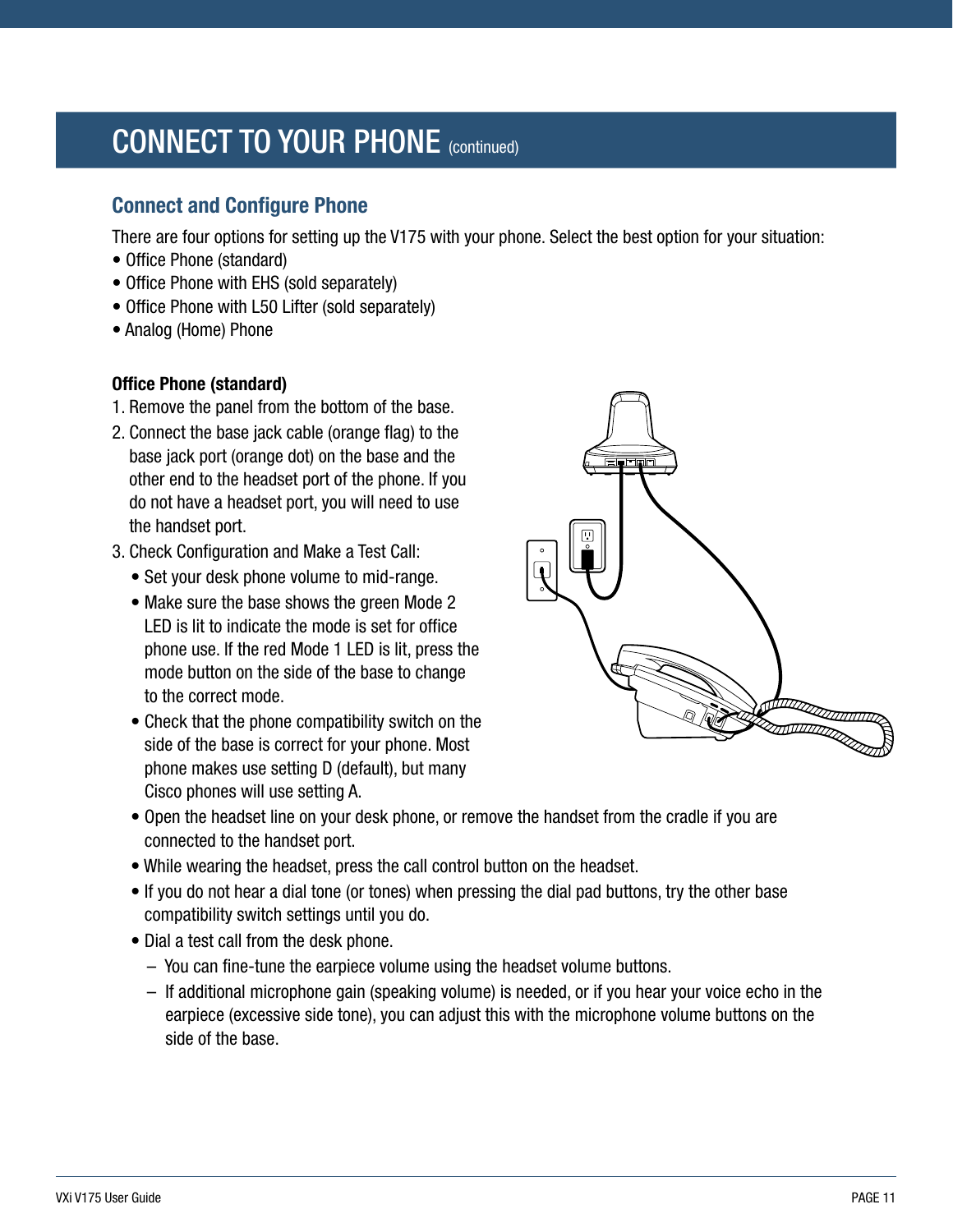# CONNECT TO YOUR PHONE (continued)

#### **Office Phone with EHS (sold separately)**

- 1. Remove the panel from the bottom of the base.
- 2. Connect the base jack cable to the headset port of the phone and configure as described above.
- 3. Snap the EHS onto the base unit.
- 4. Connect the EHS cable to the EHS/lifter port on the base station. Refer to the EHS setup instructions for further installation details.

#### **Office Phone with L50 Lifter (sold separately)**

- 1. Connect the base jack cable to the *handset port* of the phone.
- 2. Plug the phone handset into the handset port on the base.
- 3. Check "Configuration and Make a Test Call" (see above).
- 4. Attach the L50 Lifter to your phone. Refer to the L50 user's guide for lifter setup and adjustment details.

#### **Home (Analog) Phone**

- 1. Remove the panel from the bottom of the base.
- 2. Connect the telephone line cord (red flag) to the "Tel Wall Jack Port" (red dot) on the base. Plug the other end of the cord into the line splitter.
- 3. Plug the line splitter into the telephone wall jack.
- 4. Connect the analog (home) phone to the other port of the line splitter.
- 5. Replace the panel on the bottom of the base station.
- 6. Check "Configuration and Make a Test Call":
	- Make sure the red Mode 1 LED on the base station is lit. If the green Mode 2 LED is lit, press the mode button on the side of the base to change to the correct mode.
	- Lift the phone's handset (if cordless, activate handset).
	- Press the call control button on the headset and listen for a dial tone in the headset. If there is no dial tone, or the call is unclear, slide the compatibility switch from A-G, one setting at a time until the dial tone/call is clear.

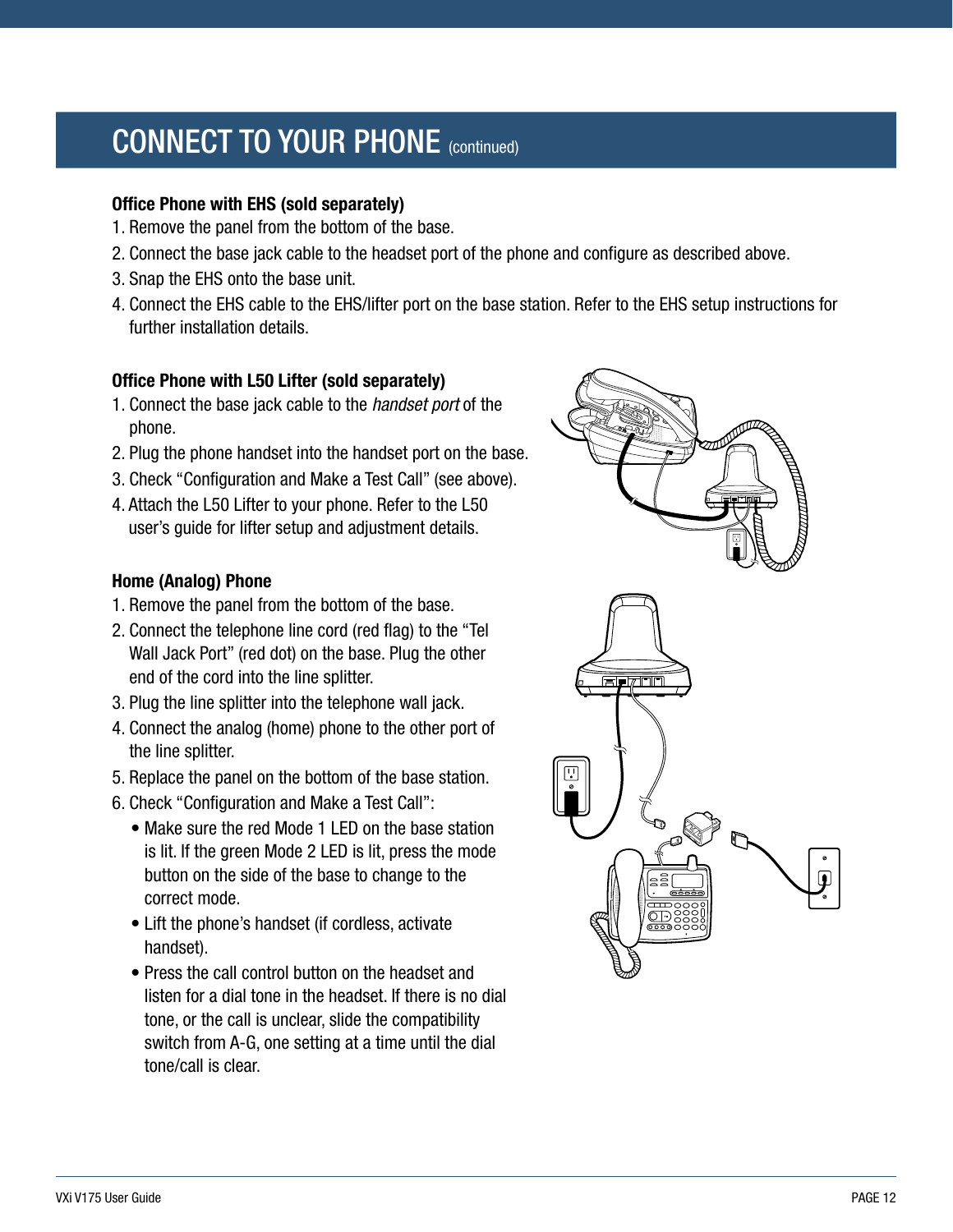# CONNECT TO YOUR PHONE (continued)

- Dial a call on the phone as normal. Once the call is connected, you may replace the phone handset (or turn the cordless handset off).
	- You can fine-tune the earpiece volume using the headset volume buttons.
	- If additional microphone gain (speaking volume) is needed, or if you hear your voice echo in the earpiece (excessive side tone), you can adjust this with the microphone volume buttons on the side of the base.
- Press the call control button on the headset again to end the call.

### **Position Base**

To reduce the possibility of noise and interference problems, position the base at least 6 inches away from your desk phone and at least 12 inches away from your computer.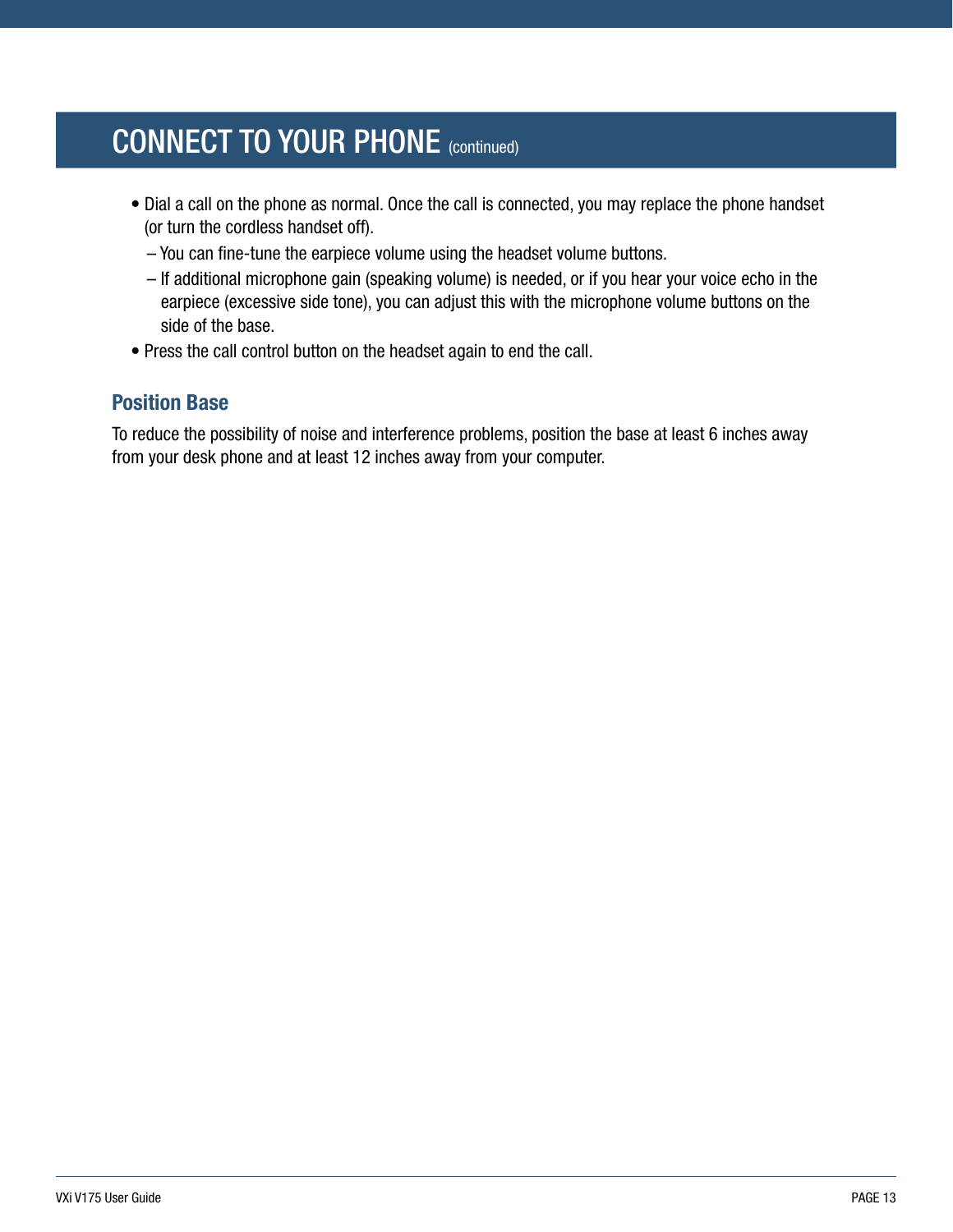# <span id="page-13-0"></span>MAKING CALLS WITH AN OFFICE PHONE

### **Place a Call**

- While wearing the headset, press the headset call control button.
- Open an active line on your desk phone. *If you are using an EHS or the L50 Lifter, this step will be automatic.*
- Dial the number on your desk phone.
- To end the call, either press the headset call control button, or replace the headset in the base-charging cradle. If needed, hang up on your desk phone *(automatic with EHS or L50)*.

### **Answer a Call**

- Put the headset on and press the headset call control button.
- Answer the call with your desk phone controls *(automatic with EHS or L50)*.

### **End a Call**

• To end a call, either press the headset call control button, or replace the headset in the base-charging cradle. If needed, hang up on your desk phone *(automatic with EHS or L50).*

### **Mute a Call**

- During a call, you can mute the headset by pressing the mute button.
- The mute indicator on the base will light and you will hear a short beep in the headset every 15 seconds until mute is deactivated.
- To unmute, press the mute button on the headset again.

### **Reject a Call**

• To reject an incoming call, use the call reject function on your desk phone (if supported).

### **Answer a Second Incoming Call**

- Your desk phone may have call management features that are better suited for specific second-callmanagement needs.
- If you are using an EHS or L50, and if your desk phone supports it, answer a second call by pressing the call control button on the headset once (to end the first call) and again (to answer the second call).

*Note: Unless you have an EHS or the L50 Lifter attached, the call on the desk phone will also need to be ended using your desk phone's call-management features.*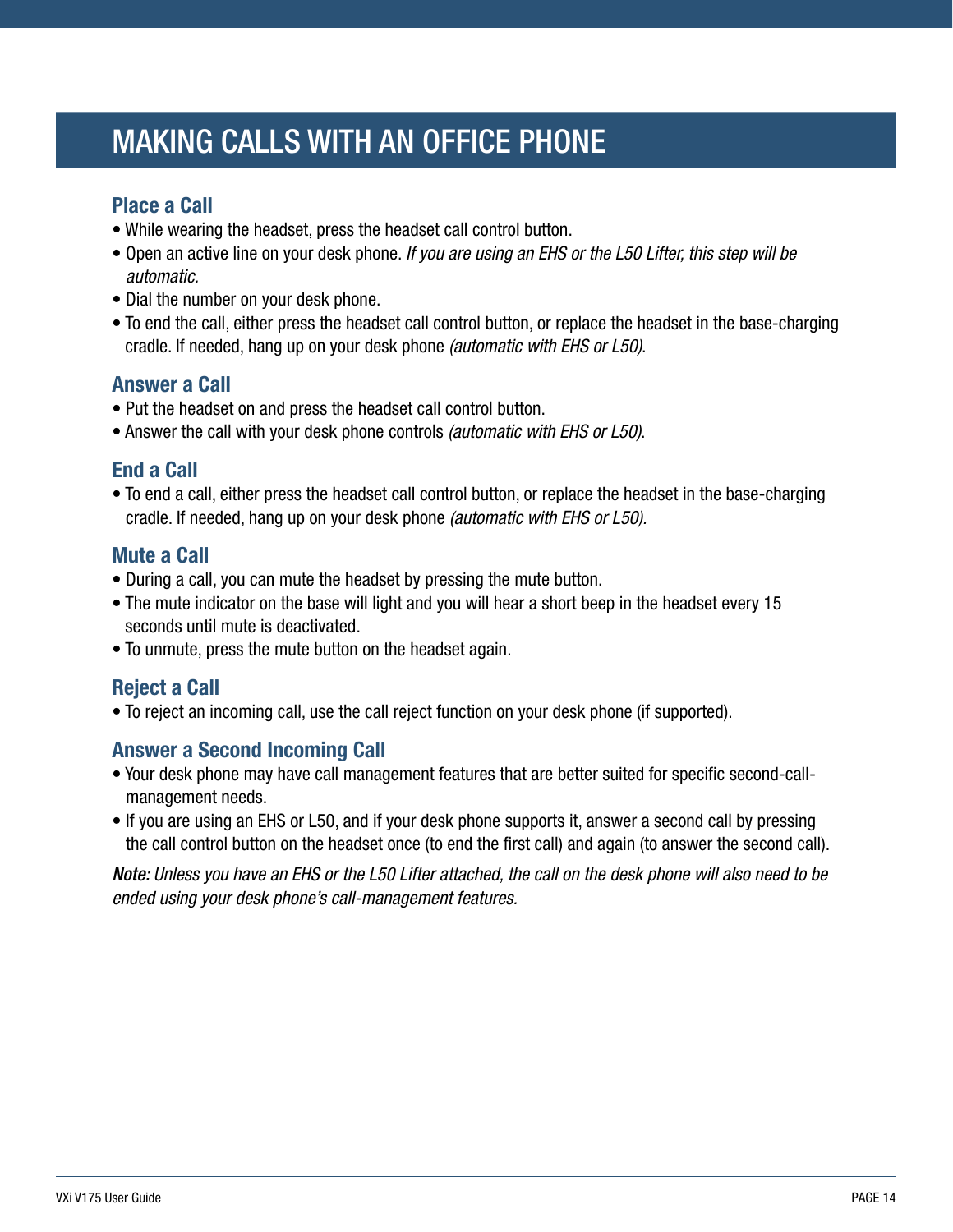# <span id="page-14-0"></span>MAKING CALLS WITH AN ANALOG (HOME) PHONE

#### **Place a Call**

- Lift the phone's handset (if cordless, activate the handset).
- Press the call control button on the headset and listen for a dial tone in the headset. Dial the desired number on your phone. You will hear the call in the headset.
- Once the call is connected, you may replace the phone handset, or turn the cordless handset off.
- To end the call, either press the headset call control button, or replace the headset in the base-charging cradle.

#### **Answer a Call**

- When you receive a call, you will hear ringtones in the headset. Press the headset call control button once to answer the call.
- To end the call, either press the headset call control button, or replace the headset in the base-charging cradle.

### **End a Call**

• To end a call, either press the headset call control button, or replace the headset in the base-charging cradle.

### **Mute a Call**

- During a call, you can place the headset into mute by pressing the mute button.
- The mute indicator on the base will light and you will hear a short beep in the headset every 15 seconds until mute is deactivated.
- To unmute, press the mute button on the headset again.

### **Answer a Second Incoming Call**

• While on a call, you will hear a beep in your headset if you have an incoming call. Press and hold the mute button on the headset to put your current call on hold and answer the new call.

*Note: Only available with standard (analog) telephone lines. Feature may be dependent on your telephone provider subscription.*

### **Switching a Call Between Headset and Handset**

• To switch a call from the headset to the handset without hanging up the call, first lift the telephone handset (or activate cordless handset). Then, press the headset call control button or place the headset in the base-charging cradle.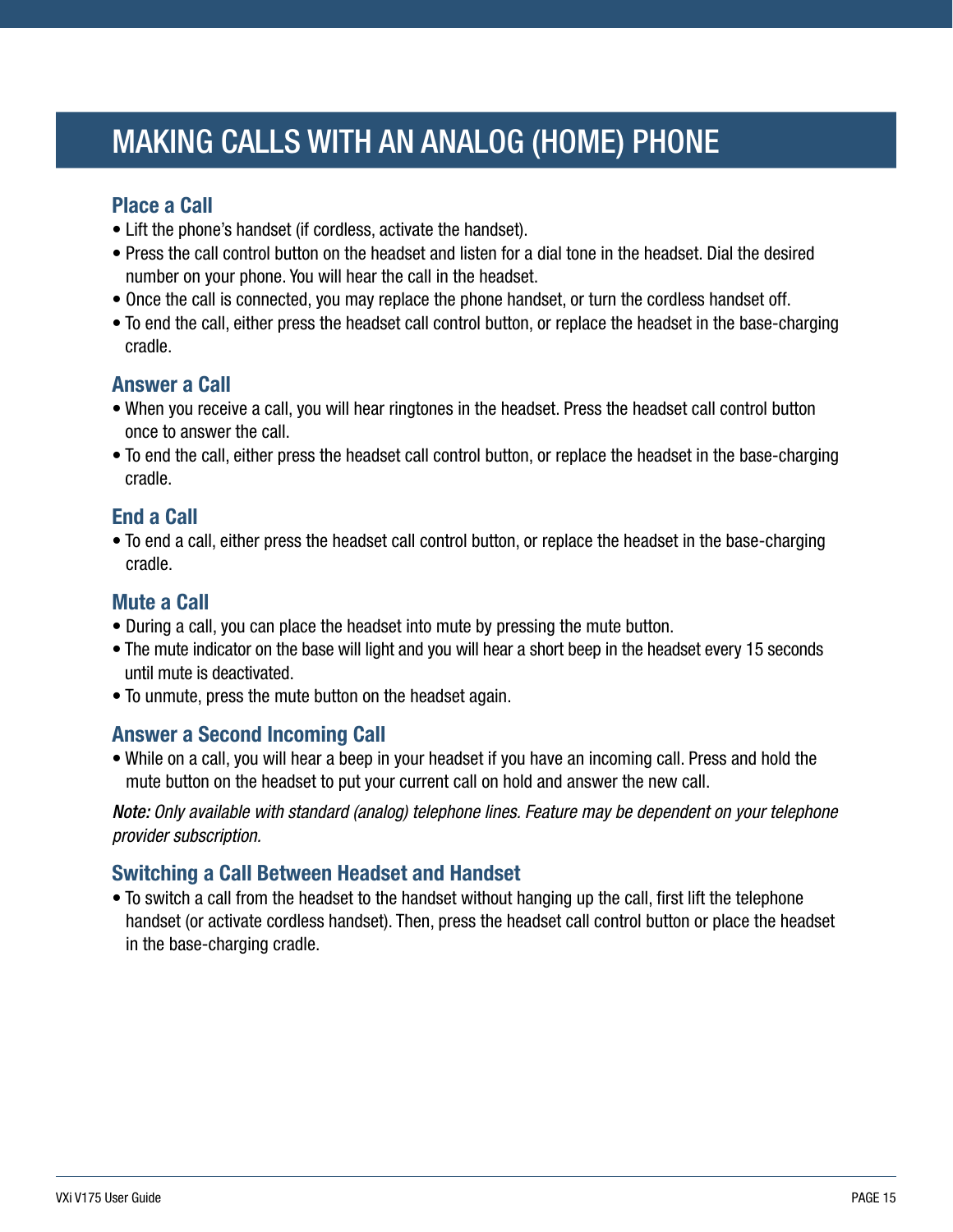# <span id="page-15-0"></span>REGISTERING / PAIRING HEADSETS TO THE BASE

The V175 supports up to two wireless headsets on one base station. The original V175 headset is registered and paired to the base at the factory. However, if you wish to add a second headset, you must register/pair it with the V175 base before use.

### **Identifying Registered and Unregistered Headsets**

- A fully charged, registered headset will have a blue call control LED.
- An unregistered headset (not paired to a base) will have a call control LED that flashes red and blue.

#### **Registering a Headset to the Base**

- Make sure the battery is properly installed and the headset is charged. If it has not been charged, place the headset into base charging cradle and charge for at least five minutes.
- Remove the headset from the base. Press and hold the pair button until the mute LED turns on (about four seconds). Release the pair button.
- Return the headset to the base charging cradle until registration is complete (about 30 seconds) and the mute LED turns off.
- Registration verification: Press the headset call control button and make a test call. If registration was not successful, the LED by the headset call control button will flash two times every five seconds.
- If the registration process was not successful, repeat. If still not successful, remove the headset from the base and reset the headset by pressing the call control button. Unplug the power supply from the base, wait 15 seconds, and then reconnect the power.

### **Deregistering/Unpairing a Headset from the Base**

You must deregister a headset from its original base station before you can register it to a different base station.

- Press and hold the pair button for at least 10 seconds until the mute LED turns on and starts to flash. Release the pair button. While the mute LED is still flashing, immediately press and release the pair button again. This will deregister all headsets paired to the base.
- Deregistration verification: If successful, the mute LED is off and the headset call control LED will continually flash red and blue.
- If the deregistration process was not successful, repeat. If still not successful, remove the headset from the base and reset the headset by pressing the call control button. Unplug the power supply from the base, wait 15 seconds, and then reconnect the power.

#### **Using Two Headsets on One Base**

• Once both headsets (primary and secondary) are registered to the same base, either headset can be used to answer or drop in and out of an active call at any time. As long as one of the two headsets is on and part of the active call, the call will not end. The call will only end when the active connection on both headsets has been ended, or the party at the opposite end of the call hangs up.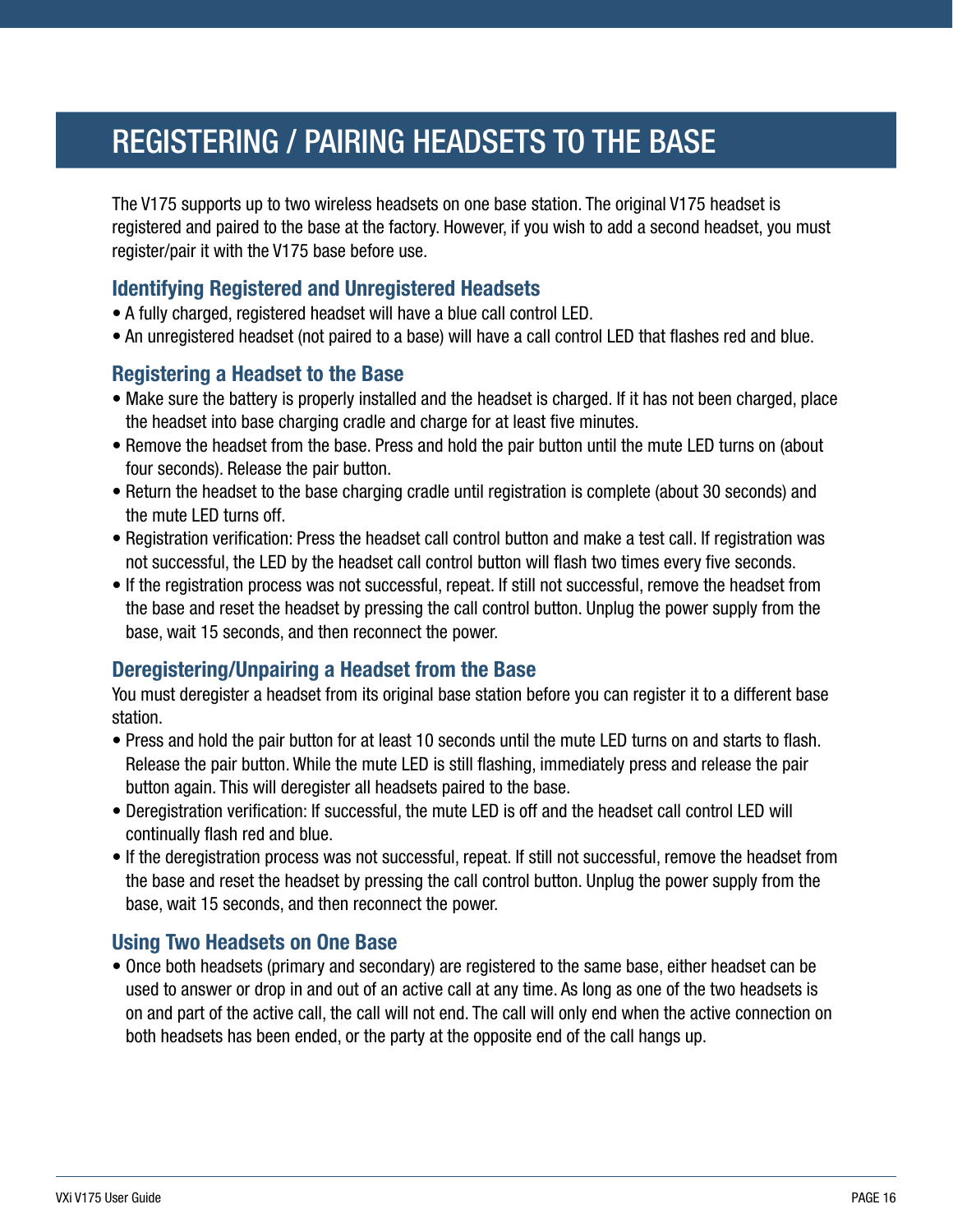# <span id="page-16-0"></span>ENERGY-SAVING CHARGING MODE

When this mode is activated, all headset functions will be disabled, except for headset battery charging.

#### **To Activate the Energy-Saving Charging Mode:**

- Unplug the headset base power adapter from the power outlet. Make sure all headsets are charged before proceeding.
- Press and hold the pair button on the base, and, at the same time, plug the base power adapter back into the power outlet. The mute LED on the headset base will start flashing after about 20 seconds and then go out and the red Mode 1 LED will begin to flash. Do not release the pair button until the Mode 1 LED is flashing.
- Release the pair button and then press it again within 2 seconds.
- After 60 seconds, the base will enter energy-saving charging mode and all base LEDs will be off.

*Note: When the energy-saving charging mode is successfully enabled, all LEDs on the base will be off. Any headsets will also be deregistered from the base and will need to be registered back to the base prior to use.*

If the headset fails to enter this mode, repeat all steps above.

#### **To Deactivate the Energy-Saving Charging Mode:**

- Unplug the base power adapter from the power outlet, and then plug it back in. The headset base will power up as normal.
- Register the headset back to the headset base. See the "Adding and Registering a Headset" section of the user guide for instructions.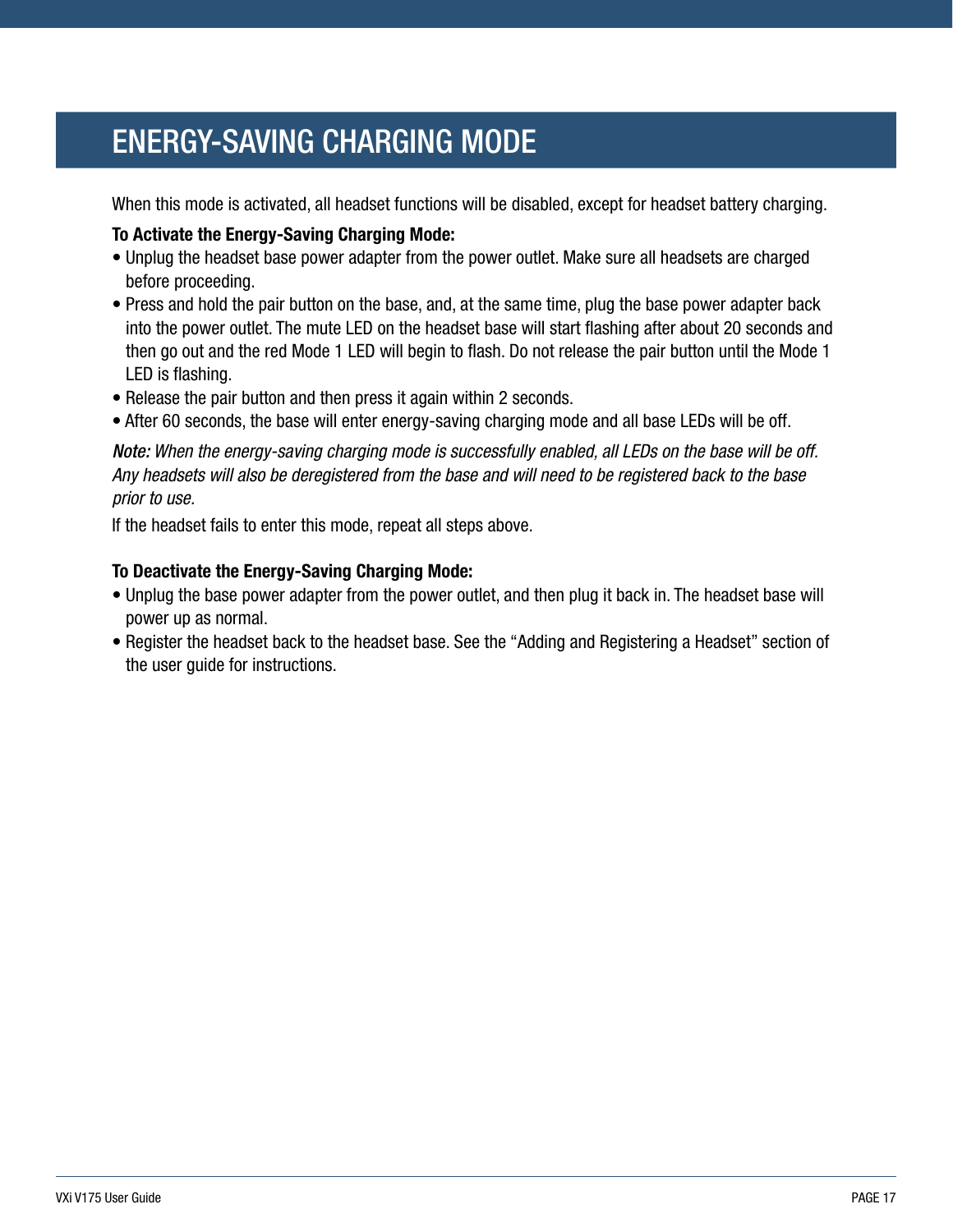# <span id="page-17-0"></span>FUNCTIONS & INDICATORS TABLES

| <b>Base/Headset</b> | <b>Function</b>                                      | <b>Button/Duration</b><br>of Press           | <b>Base LED</b><br><b>Indicator</b> | <b>Headset LED</b><br><b>Indicator</b>                                  | <b>Headset Audio</b><br><b>Indicator</b> | <b>Voice Indicator</b><br>(in English) |
|---------------------|------------------------------------------------------|----------------------------------------------|-------------------------------------|-------------------------------------------------------------------------|------------------------------------------|----------------------------------------|
| Base                | Mode 1<br>(analog phone<br>mode)                     | Mode<br>(quick press)                        | Red mode 1<br><b>LED</b>            |                                                                         |                                          |                                        |
| Base                | Mode 2<br>(office digital/<br>VolP phone)            | Mode<br>(quick press)                        | Green mode 2<br>LED                 |                                                                         |                                          |                                        |
| Headset             | Charging in<br>base station                          |                                              |                                     | Red while<br>charging; blue<br>when charged                             |                                          |                                        |
| Headset             | Volume up                                            | Volume up<br>(quick press)                   |                                     |                                                                         | 1 short tone                             |                                        |
| Headset             | Volume down                                          | Volume down<br>(quick press)                 |                                     |                                                                         | 1 short tone                             |                                        |
| Headset             | Maximum<br>or minimum<br>volume reached              | Volume up or<br>Volume down<br>(quick press) |                                     |                                                                         | 3 quick beeps                            |                                        |
| Headset             | Mute (on/off)                                        | Mute button<br>(quick press)                 |                                     |                                                                         |                                          |                                        |
| Headset             | Mute reminder                                        |                                              | Red mute LED                        |                                                                         | 1 tone (every<br>15 seconds)             |                                        |
| Headset             | Answer a call                                        | Call control<br>button<br>(quick press)      |                                     | <b>Blue light</b><br>flashes slightly<br>slower                         | 1 short tone                             |                                        |
| Headset             | End a call                                           | Call control<br>button<br>(quick press)      |                                     | <b>Blue light</b><br>flashes slightly<br>faster                         | 1 short tone                             |                                        |
| Headset             | Out of range                                         | Any headset<br>button                        |                                     |                                                                         |                                          | "Out of range"                         |
| Headset             | Very low<br>battery                                  |                                              |                                     | Flashes 3 times,<br>pauses, repeats<br>3 more times,<br>then shuts down |                                          |                                        |
| Headset             | Low battery                                          |                                              |                                     | Flashes every<br>20 seconds                                             |                                          | "Low battery"                          |
| Headset             | Incoming call<br>(analog mode)                       |                                              |                                     | <b>Flashes</b><br>quickly                                               |                                          |                                        |
| Headset             | Answer second<br>incoming call<br>(analog mode only) | Mute button<br>(long press)                  |                                     |                                                                         | 1 short tone                             |                                        |